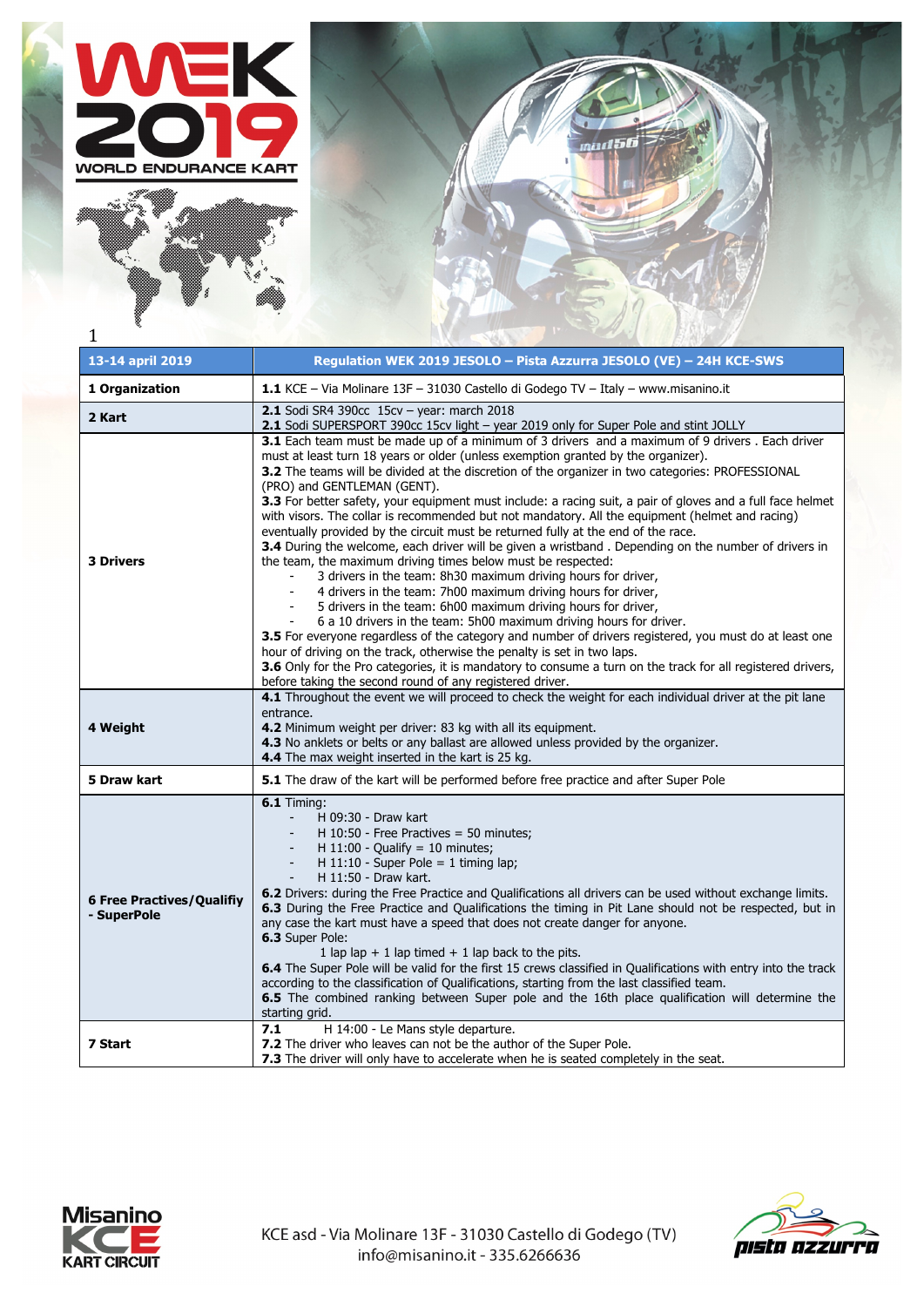





| 2                                                    |                                                                                                                                                                                                                                                                                                                                                                                                                                                                                                                                                                                                                                                                                                                                                                                                                                                                                                                                                                                                                                                                                                                                                                                                                                                                                                                                                                                 |
|------------------------------------------------------|---------------------------------------------------------------------------------------------------------------------------------------------------------------------------------------------------------------------------------------------------------------------------------------------------------------------------------------------------------------------------------------------------------------------------------------------------------------------------------------------------------------------------------------------------------------------------------------------------------------------------------------------------------------------------------------------------------------------------------------------------------------------------------------------------------------------------------------------------------------------------------------------------------------------------------------------------------------------------------------------------------------------------------------------------------------------------------------------------------------------------------------------------------------------------------------------------------------------------------------------------------------------------------------------------------------------------------------------------------------------------------|
| 8 Relay time - Change<br><b>Driver - Stint JOLLY</b> | 8.1 Number of compulsory driving shifts during all 24 hours = 28 rounds (stints) of driving on the track<br>(including JOLLY stint) = $27$ driver changes.<br>8.2 The driving shifts can not be performed consecutively by the same driver, taking into account that<br>the maximum driving time on the track is 70 minutes for each driving shift, except for the last driving<br>shift to which the travel time is added between the expiry of the 24th hour and the crossing over the<br>finish line after the 24th hour.<br>8.3 The rest time of each individual driver, once his turn is performed is 30 minutes.<br>8.4 It is mandatory to pass the finish line (finish-line) after each passage in the pit-lane, under penalty<br>of the application of 2 penalty laps.<br>8.5 In the last ten minutes of the race the pit lane will be closed and the BLUE flag will be in force,<br>which will oblige the doubled kart to allow the kart that follows it to move on to the first opportunity.<br>8.6 Each team can take advantage of the "JOLLY" stint of 30 minutes maximum on the track with the<br>SUPERSPORT kart, to be consumed at the discretion of the team manager, excluding in the periods<br>(even in part) of the first and last two hours of the race.<br>8.7 The SUPERSPORT kart delivered will always be the same and will always be filled with fuel. |
| 9 Quick Change (QC)                                  | 9.1 During all the pit lane passages, the QC will be executed, excluding the stint named "JOLLY", for<br>which after having performed it, the previously used Sodi SR4 kart will be resumed.<br>9.2 During the QC the driver change and refueling is mandatory.<br>9.3 The pilot who has been awarded the "JOLLY" stint can not be the same as the previous and<br>following stint.                                                                                                                                                                                                                                                                                                                                                                                                                                                                                                                                                                                                                                                                                                                                                                                                                                                                                                                                                                                             |
| 10 Time max in pit-lane                              | 10.1 The minimum time in pit lane is fixed in 120 seconds, without tolerance.                                                                                                                                                                                                                                                                                                                                                                                                                                                                                                                                                                                                                                                                                                                                                                                                                                                                                                                                                                                                                                                                                                                                                                                                                                                                                                   |
| 11 Penality - ADD TIME                               | 11.1 Any incorrect and unsportsmanlike comportment on the track and / or off-track by the drivers or<br>team meanagers and / or any infraction reported and not reported in this regulation, will be sanctioned<br>with ADD-TIME of maximum 60 seconds in total time spent in pit-lane or with the addition of n. x laps<br>to the classification.<br>11.2 Any aggravation or repetition of incorrect and unsportsmanlike behavior may lead the team to<br>exclusion from the event.<br>11.3 In case you can not inflict the ADD-TIME penalty in the pit-lane because the team has finished its<br>number of pit lane passes, the penalty will be applied to the final classification with an increase of 1 lap.                                                                                                                                                                                                                                                                                                                                                                                                                                                                                                                                                                                                                                                                |
| <b>12 Tecnical Service</b>                           | 12.1 The kart that stops along the track must be assisted by technical staff who will evaluate the<br>possible kart change on the track.<br>12.2 The team that will use the reserve kart, once the repair is done, and only if the repaired kart is<br>considered suitable for the race, and only if the team has not carried out a QC in the meantime, must<br>be within three laps of the assistance communication, penalty 1 round otherwise.<br>12.3 No intervention on the kart is allowed by the teams.                                                                                                                                                                                                                                                                                                                                                                                                                                                                                                                                                                                                                                                                                                                                                                                                                                                                   |
| 13 Safety Kart (SF)                                  | 13.1 In the event of an accident or heavy rain or for the recovery of a kart, the SAFETY KART sign may<br>be exposed by the commissioners on the track.<br>13.2 All karts must slow down and follow the SF until the GREEN flag is displayed by the Race Director.<br>13.3 The Box lane will remain open.<br>13.4 A penalty of 1 round will be dealt to the team that does not respect the above rules.                                                                                                                                                                                                                                                                                                                                                                                                                                                                                                                                                                                                                                                                                                                                                                                                                                                                                                                                                                         |
| <b>14 Classification</b>                             | 14.1 The final classification will be drawn up after 24 hours of race and in addition a pass on the finish<br>line.<br><b>14.2</b> The winner will be the crew that will have done more laps in the shortest possible time.<br>14.3 The race director will show the checkered flag first to the first classified overall crew.<br>14.4 The final classification will be drawn up according to the two defined categories, PRO and GENT.<br><b>14.5</b> The finsh line valid for the result is located in front of the boxes (see the map).<br>14.6 To facilitate the display of the real classification, in each entry to the mandatory box for driver<br>change, 2 laps will be added to the team in question.                                                                                                                                                                                                                                                                                                                                                                                                                                                                                                                                                                                                                                                                 |
| 15 Prize                                             | TROPHY FOR THE FIRST THREE CLASSIFIED TEAMS PRO and GENT - € 1400,00 1° classified absolute<br>Prize money in the PRO category 1st place € 600 - 2nd place € 400.00 - 3rd place € 200.00<br>Prize money in the GENT category 1st place € 600 - 2nd place € 400.00 - 3rd place € 200.00<br>FREE ENTRY Endurance 7h of 29/06 - Misanino with three teams of each category (assignment mode to<br>be defined).                                                                                                                                                                                                                                                                                                                                                                                                                                                                                                                                                                                                                                                                                                                                                                                                                                                                                                                                                                     |



KCE asd - Via Molinare 13F - 31030 Castello di Godego (TV) info@misanino.it - 335.6266636